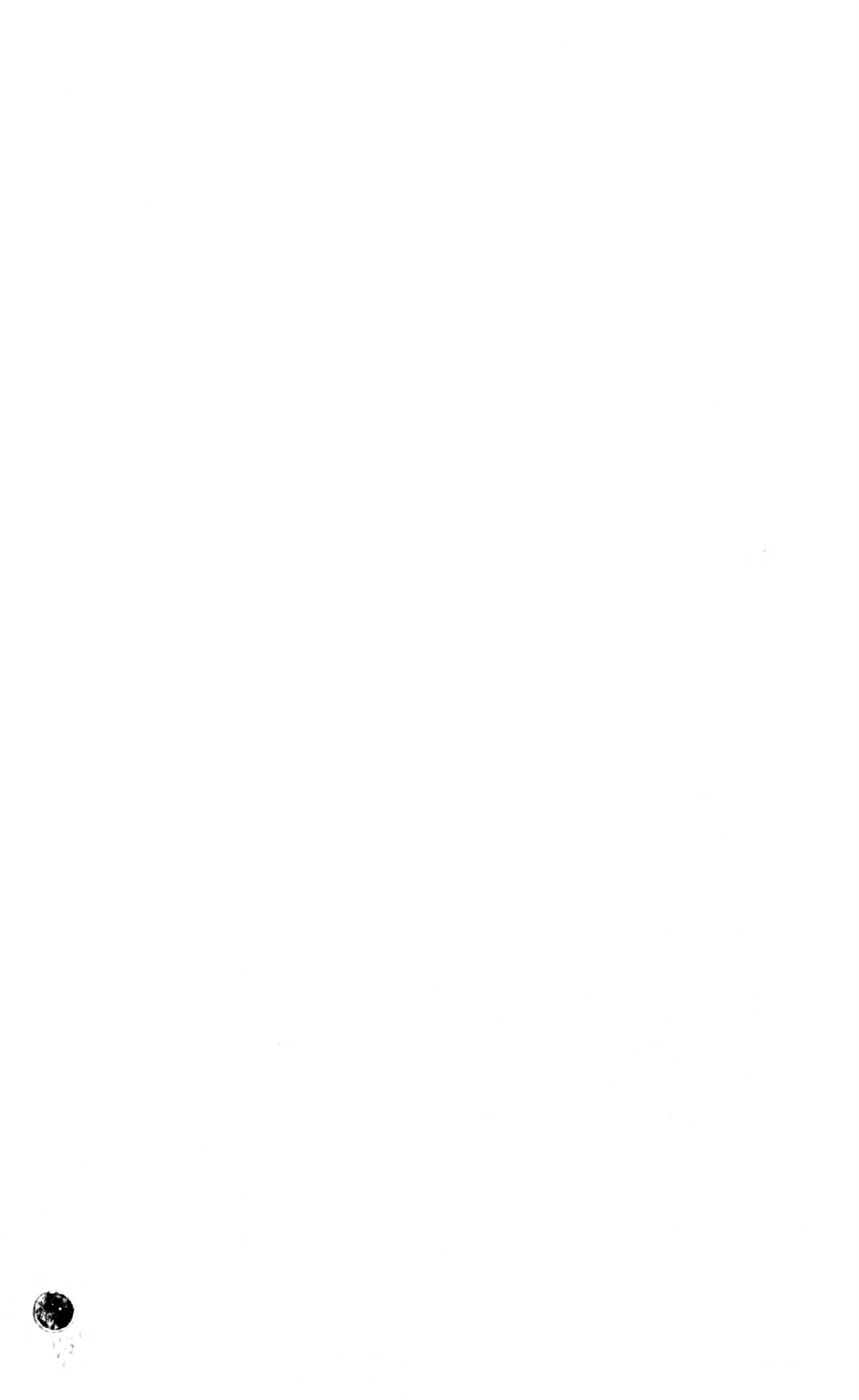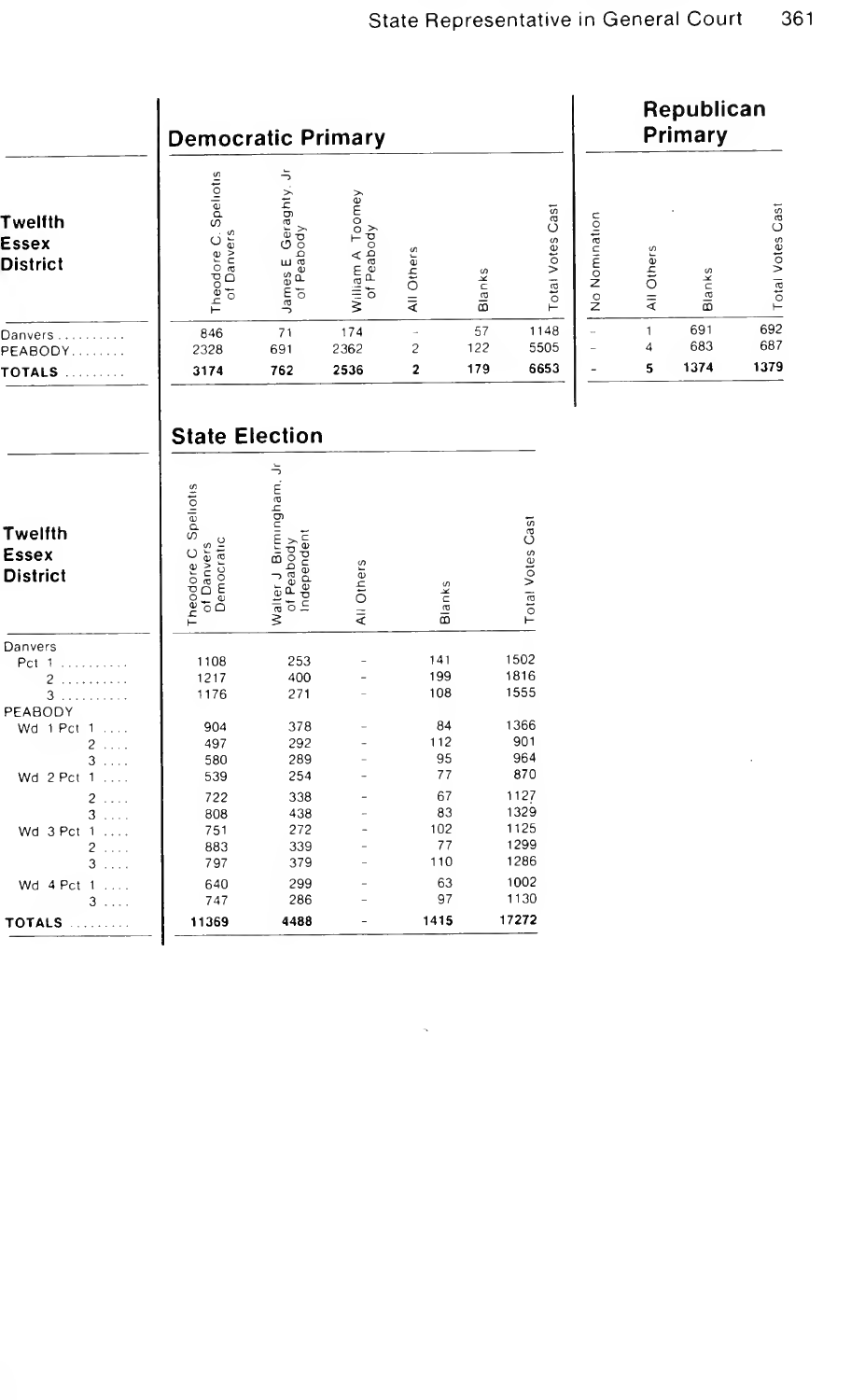|                                                                   | <b>Democratic Primary</b>                      |                                                |                    |                             | <b>Republican Primary</b>           |            |                   |                         |  |
|-------------------------------------------------------------------|------------------------------------------------|------------------------------------------------|--------------------|-----------------------------|-------------------------------------|------------|-------------------|-------------------------|--|
| <b>Thirteenth</b><br><b>Essex</b><br><b>District</b>              | John E Murphy, Jr<br>of Peabody                | All Others                                     | Blanks             | <b>Total Votes Cast</b>     | Peter G Torkildsen<br>of Danvers    | All Others | Blanks            | <b>Total Votes Cast</b> |  |
| Danvers<br>PEABODY<br><b>TOTALS</b>                               | 912<br>1774<br>2686                            | $\qquad \qquad$<br>$\mathbf{1}$<br>1           | 457<br>580<br>1037 | 1369<br>2355<br>3724        | 1015<br>481<br>1496                 | Ĭ.         | 270<br>303<br>573 | 1285<br>784<br>2069     |  |
|                                                                   | <b>State Election</b>                          |                                                |                    |                             |                                     |            |                   |                         |  |
| <b>Thirteenth</b><br><b>Essex</b><br><b>District</b>              | John E. Murphy, Jr<br>of Peabody<br>Democratic | Peter G Torkildsen<br>of Danvers<br>Republican | All Others         | Blanks                      | Total Votes Cast                    |            |                   |                         |  |
| Danvers<br>Pct 4<br>5<br>6<br>7<br>.<br>$8 \ldots$<br>.           | 500<br>427<br>456<br>260<br>260                | 1169<br>1066<br>1176<br>555<br>555             |                    | 77<br>68<br>64<br>658<br>35 | 1746<br>1561<br>1696<br>1473<br>850 |            |                   |                         |  |
| PEABODY<br>Wd 4 Pct. 2<br>Wd 5 Pct 1<br>2<br>$\sim$<br>$3 \ldots$ | 902<br>1029<br>832<br>590                      | 379<br>642<br>410<br>394                       |                    | 84<br>92<br>55<br>43        | 1365<br>1763<br>1297<br>1027        |            |                   |                         |  |
| Wd. 6 Pct 1<br>2<br>$\ldots$<br>$3 \ldots$<br><b>TOTALS</b>       | 763<br>821<br>685<br>7525                      | 450<br>596<br>508<br>7900                      |                    | 56<br>78<br>39<br>1349      | 1269<br>1495<br>1232<br>16774       |            |                   |                         |  |

See courties sheet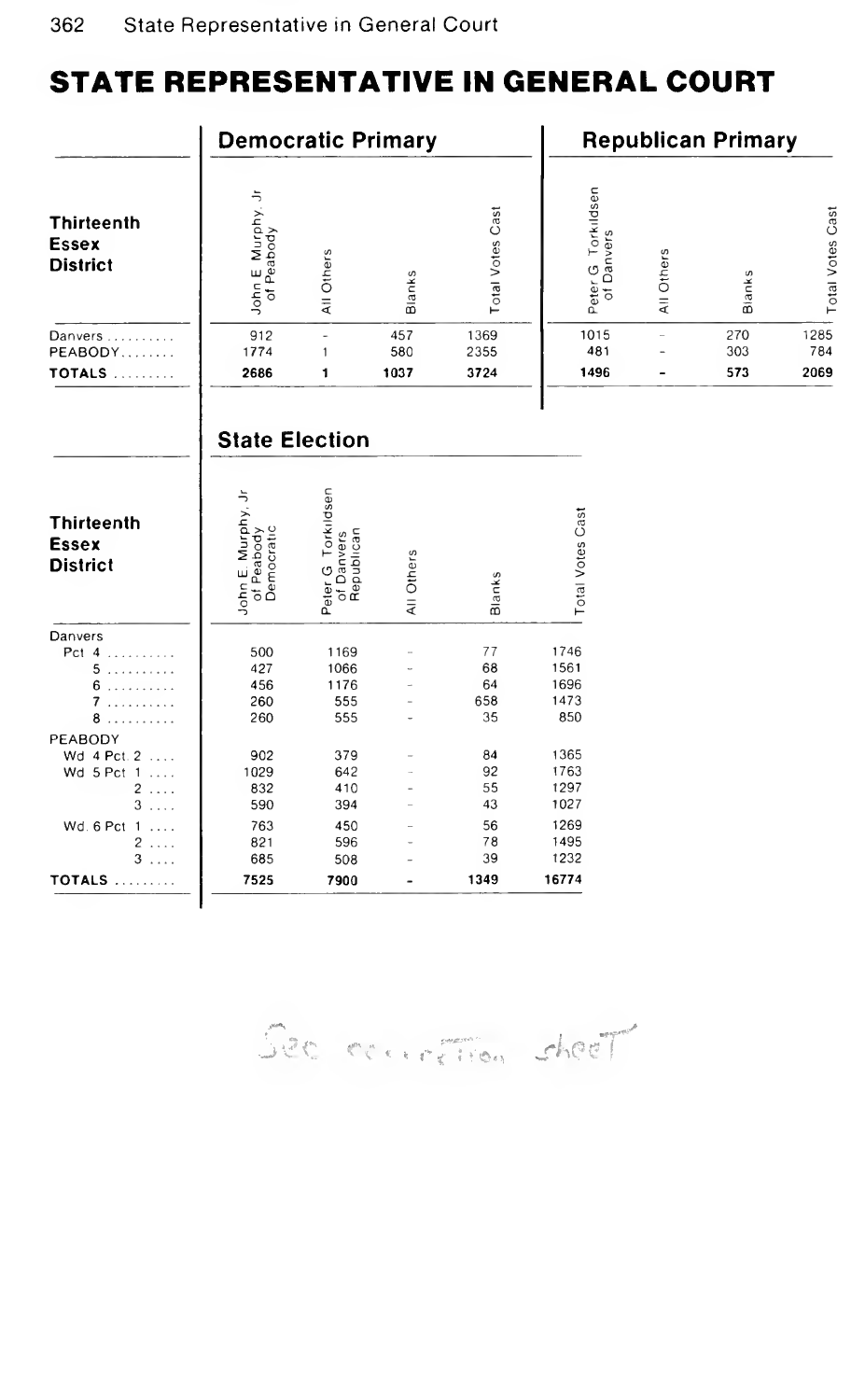|                                                       | <b>Democratic Primary</b>                          |                                                  |                                                    |                  |                                  | <b>Republican Primary</b> |                                            |            |                         |  |
|-------------------------------------------------------|----------------------------------------------------|--------------------------------------------------|----------------------------------------------------|------------------|----------------------------------|---------------------------|--------------------------------------------|------------|-------------------------|--|
| Fourteenth<br>Essex<br><b>District</b>                | Hermann<br>Joseph N Hermann<br>of North Andover    | All Others                                       | Blanks                                             | Total Votes Cast | Geoffrey M Fulgione              | of Lawrence               | All Others                                 | Blanks     | <b>Total Votes Cast</b> |  |
| LAWRENCE<br>N Andover                                 | 3705<br>2967                                       | L                                                | 790<br>444                                         | 4495<br>3411     |                                  | 321<br>1088               | $\overline{\phantom{a}}$<br>$\overline{c}$ | 925<br>536 | 1246<br>1626            |  |
| TOTALS                                                | 6672                                               |                                                  | 1234                                               | 7906             |                                  | 1409                      | $\overline{c}$                             | 1461       | 2872                    |  |
|                                                       | <b>State Election</b>                              |                                                  |                                                    |                  |                                  |                           |                                            |            |                         |  |
| Fourteenth<br><b>Essex</b><br><b>District</b>         | Joseph N Hermann<br>of North Andover<br>Democratic | Geoffrey M Fulgione<br>of Lawrence<br>Republican | Randy D Meadows<br>of North Andover<br>Independent | All Others       | Blanks                           |                           | Total Votes Cast                           |            |                         |  |
| LAWRENCE<br>Wd 6 Pct 1<br>2<br>3<br>$\sim 100$        | 464<br>262<br>312                                  | 214<br>99<br>167                                 | 29<br>14<br>9                                      |                  | 38<br>17<br>30                   |                           | 745<br>392<br>518                          |            |                         |  |
| 4<br>$\sim 100$<br>5<br>$7 \ldots$<br>8.<br>9<br>$10$ | 407<br>476<br>442<br>898<br>762<br>436             | 173<br>335<br>281<br>549<br>543<br>345           | 15<br>19<br>29<br>38<br>34<br>22                   |                  | 36<br>47<br>53<br>98<br>73<br>46 | 1583<br>1412              | 631<br>877<br>805<br>849                   |            |                         |  |
| Andover<br>N<br>Pct 1<br>3<br>4<br>5                  | 952<br>1054<br>1322<br>1491<br>2024                | 299<br>276<br>303<br>847<br>1019                 | 99<br>57<br>68<br>154<br>213                       |                  | 53<br>49<br>42<br>153<br>151     | 1735<br>2645<br>3407      | 1403<br>1436                               |            |                         |  |
| TOTALS                                                | 11302                                              | 5450                                             | 800                                                |                  | 886                              | 18438                     |                                            |            |                         |  |

 $\sim$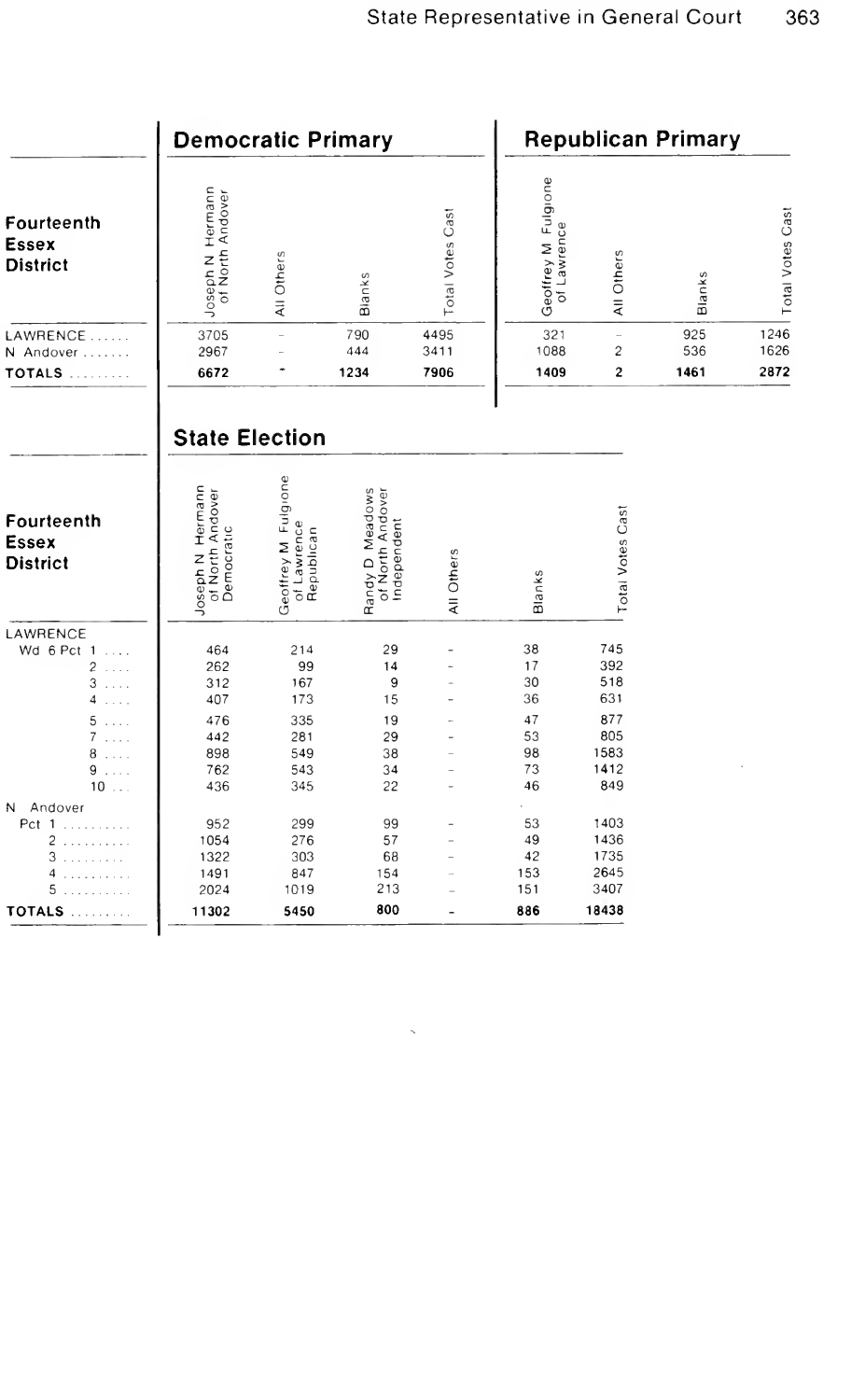|                                         |                                                                                 |                   | <b>Democratic Primary</b>       |                                      |               | <b>Republican Primary</b> |              |                  |  |  |
|-----------------------------------------|---------------------------------------------------------------------------------|-------------------|---------------------------------|--------------------------------------|---------------|---------------------------|--------------|------------------|--|--|
| Fifteenth<br>Essex<br><b>District</b>   | Nicholas J Buglione<br>of Methuen                                               | All Others        | Blanks                          | Total Votes Cast                     | No Nomination | All Others                | Blanks       | Total Votes Cast |  |  |
| Methuen<br>TOTALS                       | 6211<br>6211                                                                    | $\mathbf{1}$<br>1 | 1337<br>1337                    | 7549<br>7549                         |               | $\overline{c}$<br>2       | 1786<br>1786 | 1788<br>1788     |  |  |
| Fifteenth<br>Essex<br><b>District</b>   | <b>State Election</b><br>Buglione<br>Nicholas J Bur<br>of Methuen<br>Democratic |                   |                                 | Total Votes Cast                     |               |                           |              |                  |  |  |
|                                         |                                                                                 | All Others        | Blanks                          |                                      |               |                           |              |                  |  |  |
| Methuen<br>Pct 1<br>$\overline{c}$<br>3 | 1284<br>686<br>1372<br>1350                                                     |                   | 652<br>361<br>544<br>688        | 1936<br>1047<br>1916<br>2038         |               |                           |              |                  |  |  |
| 5<br>6<br>8<br>$9$ .                    | 1325<br>1246<br>1733<br>1359<br>1636                                            |                   | 515<br>535<br>627<br>808<br>876 | 1840<br>1781<br>2360<br>2167<br>2512 |               |                           |              |                  |  |  |
| <b>TOTALS</b>                           | 11991                                                                           |                   | 5606                            | 17597                                |               |                           |              |                  |  |  |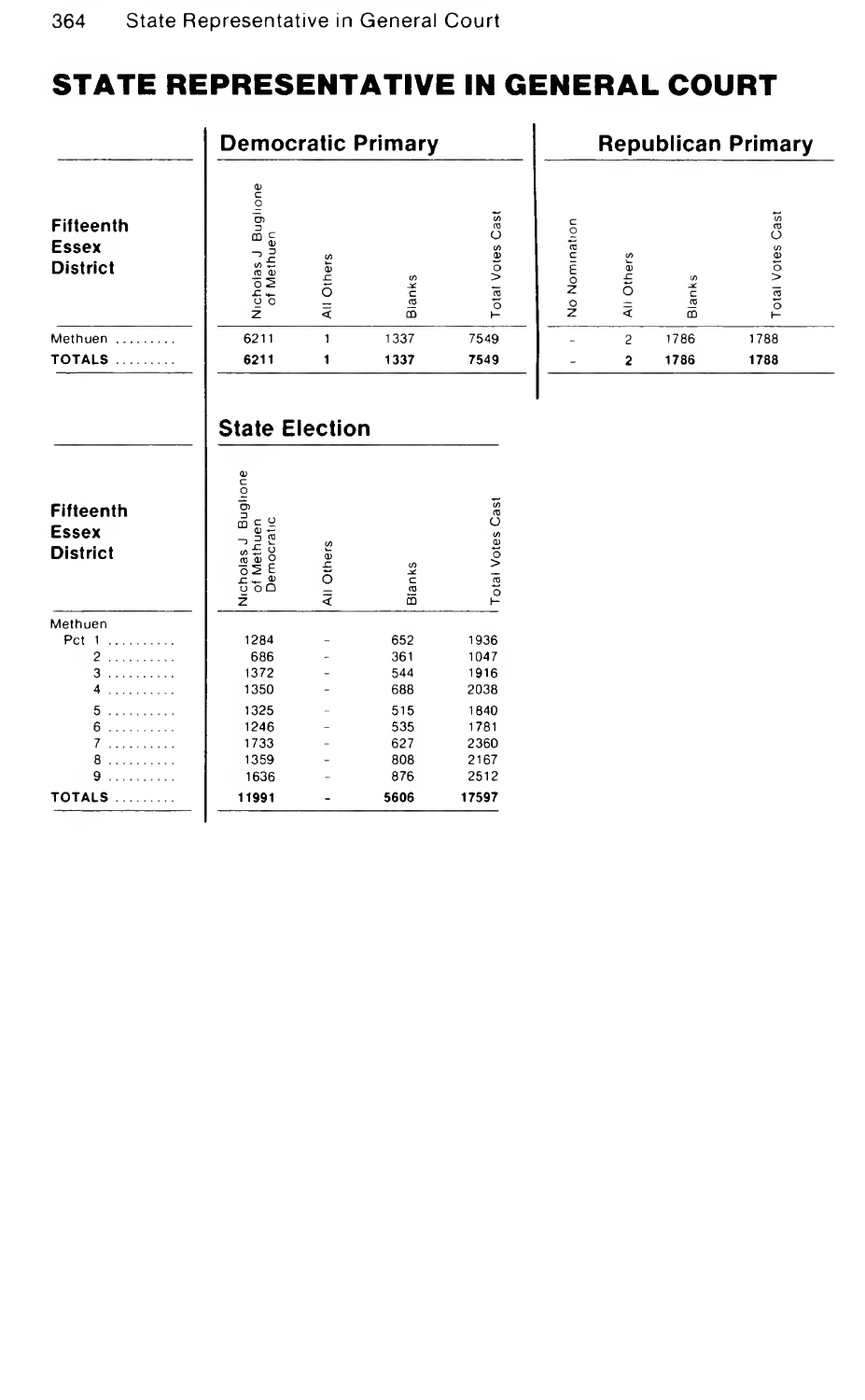| Sixteenth<br><b>Essex</b><br><b>District</b>  | Kevin Blanchette<br>of Lawrence<br>3715       | Richard J D'Agostino<br>of Lawrence |                          |                          |        |                  |                |            |        |                  |
|-----------------------------------------------|-----------------------------------------------|-------------------------------------|--------------------------|--------------------------|--------|------------------|----------------|------------|--------|------------------|
|                                               |                                               |                                     | All Others               |                          | Blanks | Total Votes Cast | No Nomination  | All Others | Blanks | Total Votes Cast |
| LAWRENCE                                      |                                               | 2541                                | $\overline{\phantom{a}}$ | 193                      |        | 6449             | $\frac{1}{2}$  | 76         | 714    | 790              |
| TOTALS                                        | 3715                                          | 2541                                | $\overline{\phantom{a}}$ | 193                      |        | 6449             | $\overline{a}$ | 76         | 714    | 790              |
|                                               | <b>State Election</b>                         |                                     |                          |                          |        |                  |                |            |        |                  |
| Sixteenth<br><b>Essex</b><br><b>District</b>  | Kevin Blanchette<br>of Lawrence<br>Democratic | All Others                          | Blanks                   | <b>Total Votes Cast</b>  |        |                  |                |            |        |                  |
| LAWRENCE                                      |                                               |                                     |                          |                          |        |                  |                |            |        |                  |
| Wd 1 Pct 1<br>$2 \ldots$<br>$3 \ldots$<br>$4$ | 532<br>350<br>598<br>694                      |                                     | 89<br>111<br>169<br>175  | 621<br>461<br>767<br>869 |        |                  |                |            |        |                  |
| $5 \ldots$<br>6                               | 349<br>510                                    |                                     | 123<br>137               | 472<br>647               |        |                  |                |            |        |                  |
| Wd 2 Pct 1<br>$2 \ldots$<br>$3 \ldots$        | 184<br>212<br>384                             |                                     | 40<br>71<br>141          | 224<br>283<br>525        |        |                  |                |            |        |                  |
| $4$<br>$5 \ldots$<br>Wd 3 Pct 1               | 330<br>374<br>90                              |                                     | 97<br>134<br>12          | 427<br>508<br>102        |        |                  |                |            |        |                  |
| $2 \ldots$<br>$3 \ldots$                      | 647<br>179                                    |                                     | 167<br>63                | 814<br>242               |        |                  |                |            |        |                  |
| 4.                                            | 238                                           |                                     | 73                       | 311                      |        |                  |                |            |        |                  |
| Wd. 4 Pct 1<br>$2 \ldots$<br>$3$<br>4         | 291<br>211<br>307<br>230                      |                                     | 74<br>61<br>100<br>96    | 365<br>272<br>407<br>326 |        |                  |                |            |        |                  |
| Wd 5 Pct 1<br>$3 \ldots$<br>$6 \ldots$        | 231<br>385<br>304                             |                                     | 57<br>102<br>68          | 288<br>487<br>372        |        |                  |                |            |        |                  |
| $7 \ldots$                                    | 539                                           |                                     | 146                      | 685                      |        |                  |                |            |        |                  |
| TOTALS<br>.                                   | 8169                                          | $\overline{a}$                      | 2306                     | $-10475$                 |        |                  |                |            |        |                  |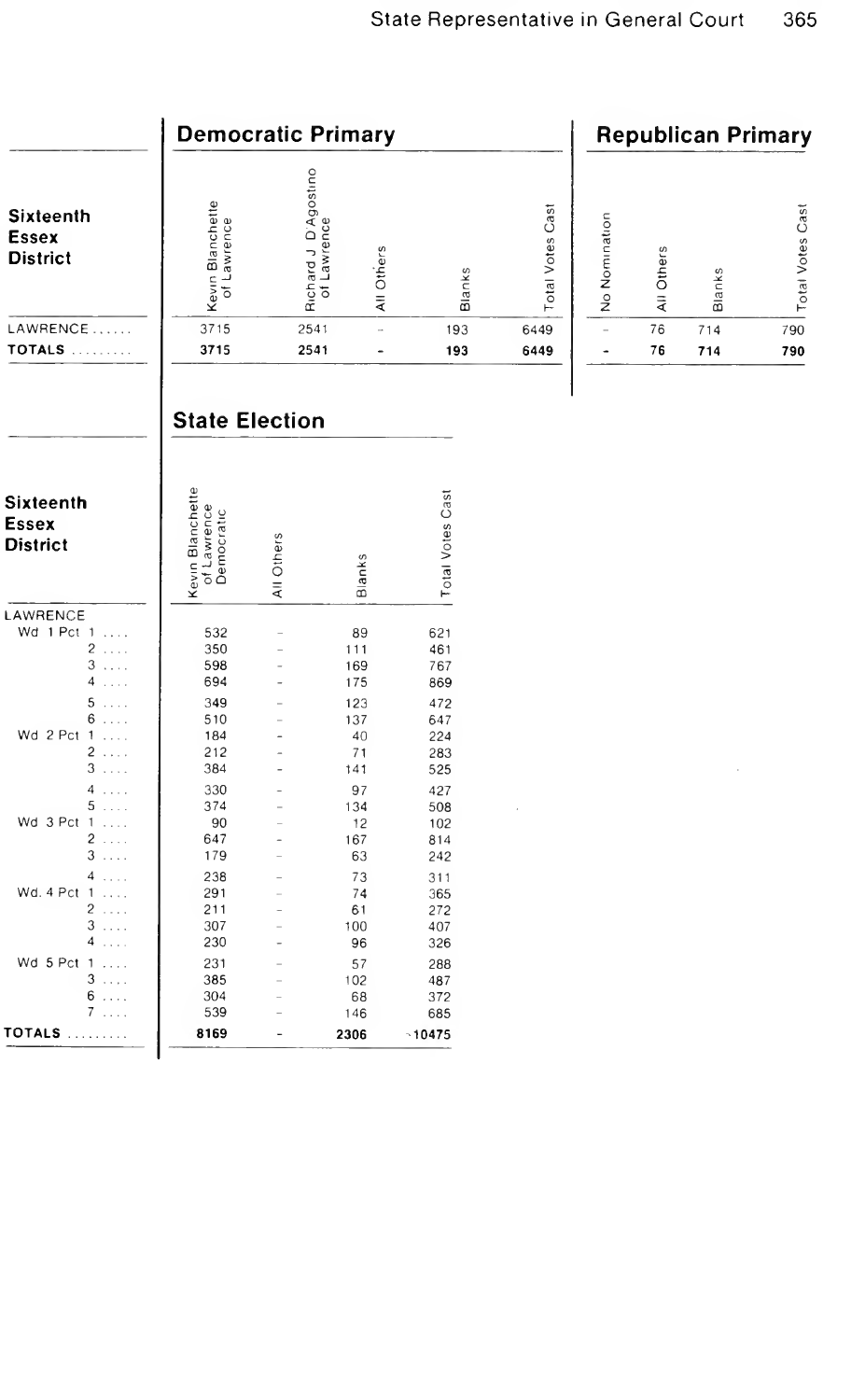|                                                                                               | <b>Democratic Primary</b>                                 |                                                      |            |                                              |                                                              | <b>Republican Primary</b> |           |                  |  |  |
|-----------------------------------------------------------------------------------------------|-----------------------------------------------------------|------------------------------------------------------|------------|----------------------------------------------|--------------------------------------------------------------|---------------------------|-----------|------------------|--|--|
| Seventeenth<br>Essex<br><b>District</b>                                                       | Tucker<br>Susan C Tuc<br>of Andover                       | All Others                                           | Blanks     | <b>Total Votes Cast</b>                      | Poore<br>Susan T Poor                                        | All Others                | Blanks    | Total Votes Cast |  |  |
| ANDOVER                                                                                       | 3330<br>1387                                              |                                                      | 582<br>306 | 3912<br>1693                                 | 2076<br>144                                                  |                           | 609<br>74 | 2685<br>218      |  |  |
| LAWRENCE<br><b>TOTALS</b>                                                                     | 4717                                                      |                                                      | 888        | 5605                                         | 2220                                                         |                           | 683       | 2903             |  |  |
|                                                                                               | <b>State Election</b>                                     |                                                      |            |                                              |                                                              |                           |           |                  |  |  |
| Seventeenth<br><b>Essex</b><br><b>District</b>                                                | Susan C Tucker<br>of Andover<br>Democratic                | Susan T Poore<br>of Andover<br>Republican            | All Others | Blanks                                       | Total Votes Cast                                             |                           |           |                  |  |  |
| ANDOVER<br>Pct 1<br>2<br>3<br>4<br>.<br>5<br>.<br>6<br>.<br>$\overline{7}$<br>.<br>$8$ .<br>. | 909<br>1111<br>1048<br>994<br>1112<br>1132<br>1144<br>955 | 545<br>592<br>666<br>654<br>895<br>833<br>718<br>698 |            | 61<br>68<br>80<br>63<br>59<br>50<br>69<br>32 | 1515<br>1771<br>1794<br>1711<br>2066<br>2015<br>1931<br>1685 |                           |           |                  |  |  |
| LAWRENCE<br>Wd 5 Pct 2<br>4<br>$\cdots$<br>5<br>$\sim 100$<br>8.<br>Wd. 6 Pct 6               | 363<br>413<br>514<br>170<br>563                           | 125<br>157<br>185<br>47<br>229                       |            | 42<br>33<br>50<br>19<br>40                   | 530<br>603<br>749<br>236<br>832                              |                           |           |                  |  |  |
| <b>TOTALS</b>                                                                                 | 10428                                                     | 6344                                                 | ÷          | 666                                          | 17438                                                        |                           |           |                  |  |  |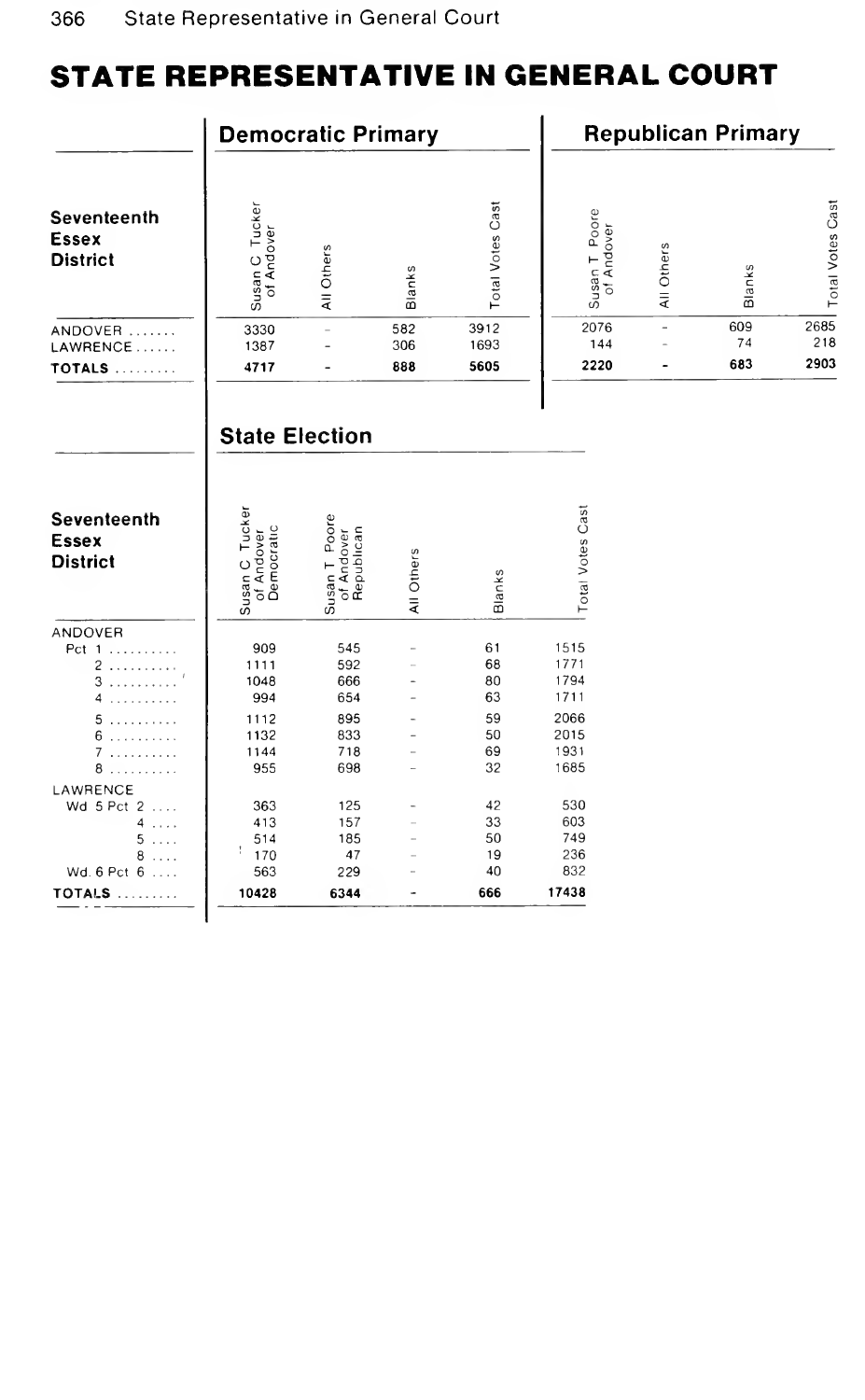|                                      |                                                 | <b>Democratic Primary</b>                              |                      |                                           |                          | <b>Republican Primary</b> |                        |                        |  |  |
|--------------------------------------|-------------------------------------------------|--------------------------------------------------------|----------------------|-------------------------------------------|--------------------------|---------------------------|------------------------|------------------------|--|--|
| First<br>Franklin<br><b>District</b> | Ruggeri<br>Michael F. Rui<br>of Deerfield       | Others<br>$\bar{4}$                                    | lanks<br>∞           | Total Votes Cast                          | Healy<br>Jonathan L Heal | Others<br>$\bar{4}$       | anks<br>$\bar{\infty}$ | Total Votes Cast       |  |  |
| Ashfield<br>Buckland<br>Charlemont   | 83<br>65<br>30                                  | i,                                                     | 42<br>33<br>15       | 125<br>98<br>45                           | 119<br>114<br>66         | J.                        | 10<br>15<br>15<br>9    | 129<br>129<br>81<br>63 |  |  |
| Chesterfield<br>Colrain              | 51<br>56                                        |                                                        | 28<br>17             | 79<br>73                                  | 54<br>62                 | 1                         | 10                     | 73                     |  |  |
| Conway<br>Cummington                 | 94<br>35                                        | $\overline{\mathbf{4}}$                                | 41<br>19             | 135<br>58                                 | 74<br>54                 |                           | 9<br>3                 | 83<br>57               |  |  |
| Deerfield<br>Goshen                  | 212<br>58                                       | í.                                                     | 67<br>35             | 279<br>93                                 | 181<br>43                |                           | 37<br>6                | 218<br>49              |  |  |
| Hawley                               | 8                                               | $\overline{\phantom{a}}$                               | 7                    | 15                                        | 26                       |                           | $\overline{c}$         | 28                     |  |  |
| Heath                                | 20<br>60                                        | $\overline{c}$                                         | 20<br>37             | 42<br>97                                  | 26<br>49                 |                           | 3<br>21                | 29<br>70               |  |  |
| Huntington<br>Middlefield            | 28                                              |                                                        | 6                    | 34                                        | 28                       |                           | 9                      | 37                     |  |  |
| Monroe                               | 14                                              |                                                        | 1                    | 15                                        | 16                       |                           | $\mathbf{1}$           | 17                     |  |  |
| Montague                             | 382                                             |                                                        | 133                  | 515                                       | 287                      | ż                         | 61                     | 348                    |  |  |
| Plainfield                           | 24                                              |                                                        | 13                   | 37                                        | 39                       |                           | 3                      | 42                     |  |  |
| Rowe                                 | 11                                              |                                                        | $\overline{7}$<br>42 | 18<br>139                                 | 35<br>146                |                           | 3<br>8                 | 38<br>154              |  |  |
| Shelburne<br>Sunderland              | 97<br>150                                       |                                                        | 63                   | 213                                       | 80                       |                           | 15                     | 95                     |  |  |
| Whately                              | 69                                              |                                                        | 37                   | 106                                       | 56                       |                           | 13                     | 69                     |  |  |
| Williamsburg                         | 141                                             | 1                                                      | 116                  | 258                                       | 93                       |                           | 23                     | 116                    |  |  |
| Worthington                          | 48                                              |                                                        | 45                   | 93                                        | 44                       |                           | 9                      | 53                     |  |  |
| TOTALS                               | 1736                                            | 7                                                      | 824                  | 2567                                      | 1692                     | 1                         | 285                    | 1978                   |  |  |
|                                      | <b>State Election</b>                           |                                                        |                      |                                           |                          |                           |                        |                        |  |  |
| First<br>Franklin<br><b>District</b> | Jonathan L Healy<br>of Charlemont<br>Republican | Ruggeri<br>Michael F Rug<br>of Deerfield<br>Democratic | Others               | Blanks                                    | Total Votes Cast         |                           |                        |                        |  |  |
|                                      |                                                 |                                                        | $\frac{1}{4}$        |                                           |                          |                           |                        |                        |  |  |
| Ashfield                             | 649                                             | 152                                                    | ł,                   | 34                                        | 835                      |                           |                        |                        |  |  |
| Buckland                             | 827<br>462                                      | 120<br>80                                              |                      | 16<br>5                                   | 963<br>547               |                           |                        |                        |  |  |
| Charlemont<br>Chesterfield           | 351                                             | 76                                                     |                      | 9                                         | 436                      |                           |                        |                        |  |  |
| Colrain                              | 614                                             | 111                                                    |                      | 12                                        | 737                      |                           |                        |                        |  |  |
| Conway<br>Cummington<br>Deerfield    | 561<br>311                                      | 152<br>55                                              |                      | 27<br>15                                  | 740<br>381               |                           |                        |                        |  |  |
| Pct A<br>8.                          | 994<br>384                                      | 686<br>251                                             |                      | 40<br>19                                  | 1720<br>654              |                           |                        |                        |  |  |
| Goshen                               | 229                                             | 111                                                    |                      | 13                                        | 353                      |                           |                        |                        |  |  |
| Hawley                               | 120<br>229                                      | 12<br>35                                               |                      | $\overline{4}$<br>$\overline{\mathbf{c}}$ | 136<br>266               |                           |                        |                        |  |  |
| Heath $\ldots$<br>Huntington         | 497                                             | 219                                                    |                      | 47                                        | 763                      |                           |                        |                        |  |  |
| Middlefield                          | 123                                             | 47                                                     |                      | 13                                        | 183                      |                           |                        |                        |  |  |
| Monroe<br>Montague                   | 68                                              | 17                                                     |                      | 3                                         | 88                       |                           |                        |                        |  |  |
| Pct 1                                | 453                                             | 216                                                    |                      | 29                                        | 698                      |                           |                        |                        |  |  |
| 2.                                   | 269                                             | 206                                                    |                      | 14                                        | 489                      |                           |                        |                        |  |  |
| 3                                    | 502                                             | 261                                                    |                      | 17                                        | 780                      |                           |                        |                        |  |  |
| 4.<br>5                              | 461                                             | 284<br>281                                             |                      | 13<br>13                                  | 758<br>574               |                           |                        |                        |  |  |
| 6                                    | 280<br>404                                      | 247                                                    |                      | 19                                        | 670                      |                           |                        |                        |  |  |
| Plainfield                           | 173                                             | 39                                                     |                      | $\,9$                                     | 221                      |                           |                        |                        |  |  |
| Rowe                                 | 183                                             | 24                                                     | i.                   | $\overline{4}$                            | 211                      |                           |                        |                        |  |  |
| Shelburne                            | 829                                             | 154                                                    |                      | 22                                        | 1005                     |                           |                        |                        |  |  |
| Sunderland                           | 596                                             | 758                                                    | i,                   | 113                                       | 1467<br>713              |                           |                        |                        |  |  |
| Whatley<br>Williamsburg              | 505                                             | 183                                                    |                      | 25                                        |                          |                           |                        |                        |  |  |
| Pct A                                | 458                                             | 196                                                    | 1                    | 32                                        | 687                      |                           |                        |                        |  |  |
| B                                    | 316                                             | 179                                                    | $\mathbf{1}$         | 28                                        | 524                      |                           |                        |                        |  |  |
| Worthington                          | 374                                             | 95                                                     | $\overline{a}$       | 31                                        | 500                      |                           |                        |                        |  |  |
| TOTALS                               | 12222                                           | 5247                                                   | 2                    | 628                                       | 18099                    |                           |                        |                        |  |  |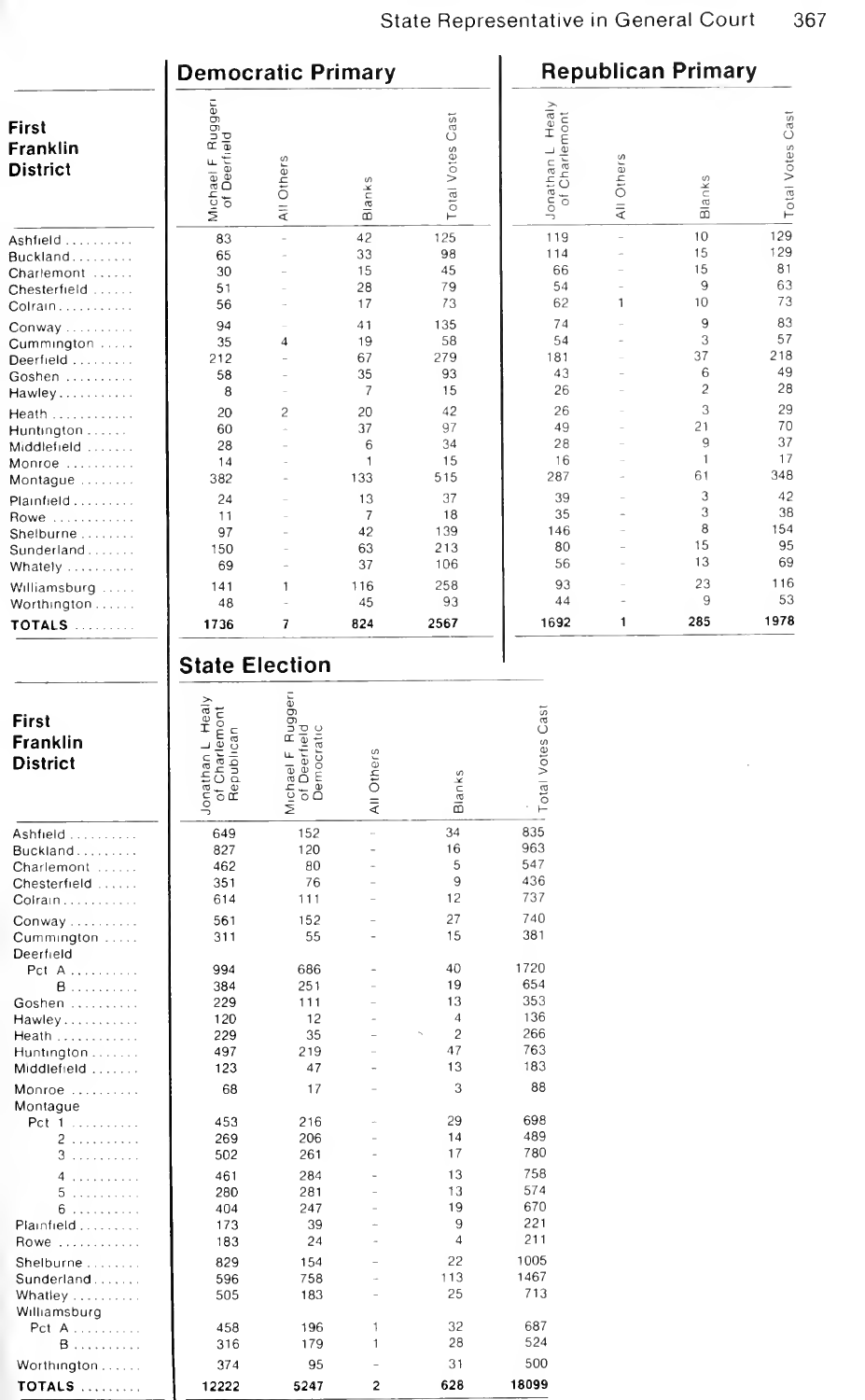|                                                                   |                                                        | <b>Democratic Primary</b>                    |                             |                                                                 |                                 |                                    |                                   | <b>Republican Primary</b>             |                |                                                |                               |  |  |
|-------------------------------------------------------------------|--------------------------------------------------------|----------------------------------------------|-----------------------------|-----------------------------------------------------------------|---------------------------------|------------------------------------|-----------------------------------|---------------------------------------|----------------|------------------------------------------------|-------------------------------|--|--|
| <b>Second</b><br>Franklin<br><b>District</b>                      | pier<br>Poe<br>Carmen D. Bu<br>of Greenfiel            | Francis L. McDonaid<br>of Greenfield         | Alli Others                 | Blanks                                                          | Total Votes Cast                | William F. Martin<br>of Greenfield | Peter J Sheridan<br>of Greenfield | Kenneth Simos<br>of Wendell           | All Others     | Blanks                                         | Total Votes Cast              |  |  |
| Bernardston<br>Erving<br>G <sub>H</sub><br>Greenfield<br>Leverett | 84<br>94<br>103<br>1354<br>226                         | 12<br>24<br>15<br>503<br>$\overline{\prime}$ |                             | $\pmb{\mathcal{E}}$<br>$\mathbf{1}$<br>$\mathbf{1}$<br>28<br>20 | 97<br>119<br>119<br>1885<br>253 | 98<br>46<br>37<br>870<br>31        | 15<br>7<br>10<br>124<br>11        | 15<br>16<br>5<br>52<br>$\overline{7}$ | $\overline{c}$ | 23<br>6<br>10<br>71<br>11                      | 151<br>75<br>62<br>1119<br>60 |  |  |
| Leyden<br>New Salem<br>Northfield<br>Orange<br>Shutesbury         | 36<br>71<br>136<br>298<br>132                          | $\mathbf{1}$<br>8<br>18<br>77<br>13          |                             | $\mathbf{1}$<br>13<br>11                                        | 37<br>80<br>154<br>388<br>156   | 28<br>53<br>177<br>217<br>228      | 5<br>5<br>20<br>34<br>5           | $\mathbf{1}$<br>16<br>19<br>37<br>11  | 3              | $\overline{\mathbf{c}}$<br>5<br>25<br>36<br>14 | 36<br>82<br>241<br>324<br>58  |  |  |
| <b>Warwick</b><br>Wendell                                         | 62<br>106                                              | $\overline{1}$<br>6                          |                             | $\mathbf{1}$                                                    | 64<br>112                       | 31<br>3                            | 5<br>1                            | $\overline{c}$<br>13                  |                | 12                                             | 50<br>17                      |  |  |
| <b>TOTALS</b>                                                     | 2702                                                   | 685                                          |                             | 77                                                              | 3464                            | 1619                               | 242                               | 194                                   | 5              | 215                                            | 2275                          |  |  |
|                                                                   | <b>State Election</b>                                  |                                              |                             |                                                                 |                                 |                                    |                                   |                                       |                |                                                |                               |  |  |
|                                                                   |                                                        |                                              |                             |                                                                 |                                 |                                    |                                   |                                       |                |                                                |                               |  |  |
| Second<br>Franklin<br><b>District</b>                             | armen D. Buel<br>of Greenfield<br>Democratic<br>Carmen | William F. Martin                            | of Greenfield<br>Republican | of Greenfield<br>Inter-Dependent 3rd Party<br>William P Foley   | All Others                      | Blanks                             |                                   | Total Votes Cast                      |                |                                                |                               |  |  |
| Bernardston<br>f rving                                            | 528                                                    | 377                                          |                             | 12                                                              |                                 | 20                                 |                                   | 937                                   |                |                                                |                               |  |  |
| Pct 1<br>$2 - 1$<br>Gill                                          | 200<br>214                                             | 137                                          | 87                          | 6<br>9                                                          |                                 | 9<br>$\overline{7}$                |                                   | 302<br>367                            |                |                                                |                               |  |  |
| Pct 1<br>$\overline{2}$                                           | 254<br>191                                             | 105                                          | 90                          | 6<br>12                                                         |                                 | 10<br>$\,$ 6                       |                                   | 375<br>299                            |                |                                                |                               |  |  |

|                  | 10733 | 5743 | 421            | 769 | 17667  |
|------------------|-------|------|----------------|-----|--------|
| <b>TOTALS</b>    |       |      |                |     |        |
| Nendell .        | 272   | 54   | $\overline{7}$ | 9   | 342    |
| Narwick          | 196   | 97   | $\overline{c}$ | 12  | 30     |
| Shutesbury       | 417   | 128  | 19             | 55  | 619    |
| 2                | 846   | 619  | 36             | 40  | 154    |
| Pet 1            | 620   | 456  | 26             | 32  | $113-$ |
| Dramge.          |       |      |                |     |        |
| Vorthheld        | 785   | 505  | 26             | 31  | 134    |
| Vew Salem        | 241   | 138  | 6              | 12  | 39     |
| eyden            | 183   | 87   | 4              | 6   | 28     |
| everett          | 622   | 207  | 26             | 45  | 90     |
| 9                | 778   | 355  | 16             | 29  | 1171   |
| 8                | 521   | 236  | 21             | 30  | 80     |
|                  | 521   | 245  | 35             | 17  | 818    |
| 6                | 365   | 151  | 23             | 292 | 83     |
| 5                | 617   | 325  | 30             | 25  | 99     |
| 4                | 577   | 329  | 19             | 28  | 95     |
| Η,               | 515   | 257  | 17             | 12  | 80     |
| 2                | 584   | 332  | 29             | 13  | 951    |
| Pet <sub>1</sub> | 686   | 426  | 34             | 29  | 117.   |
| àreenfield       |       |      |                |     |        |
| 2                | 191   | 90   | 12             | 6   | 29     |
| Pct 1            | 254   | 105  | 6              | 10  | 37     |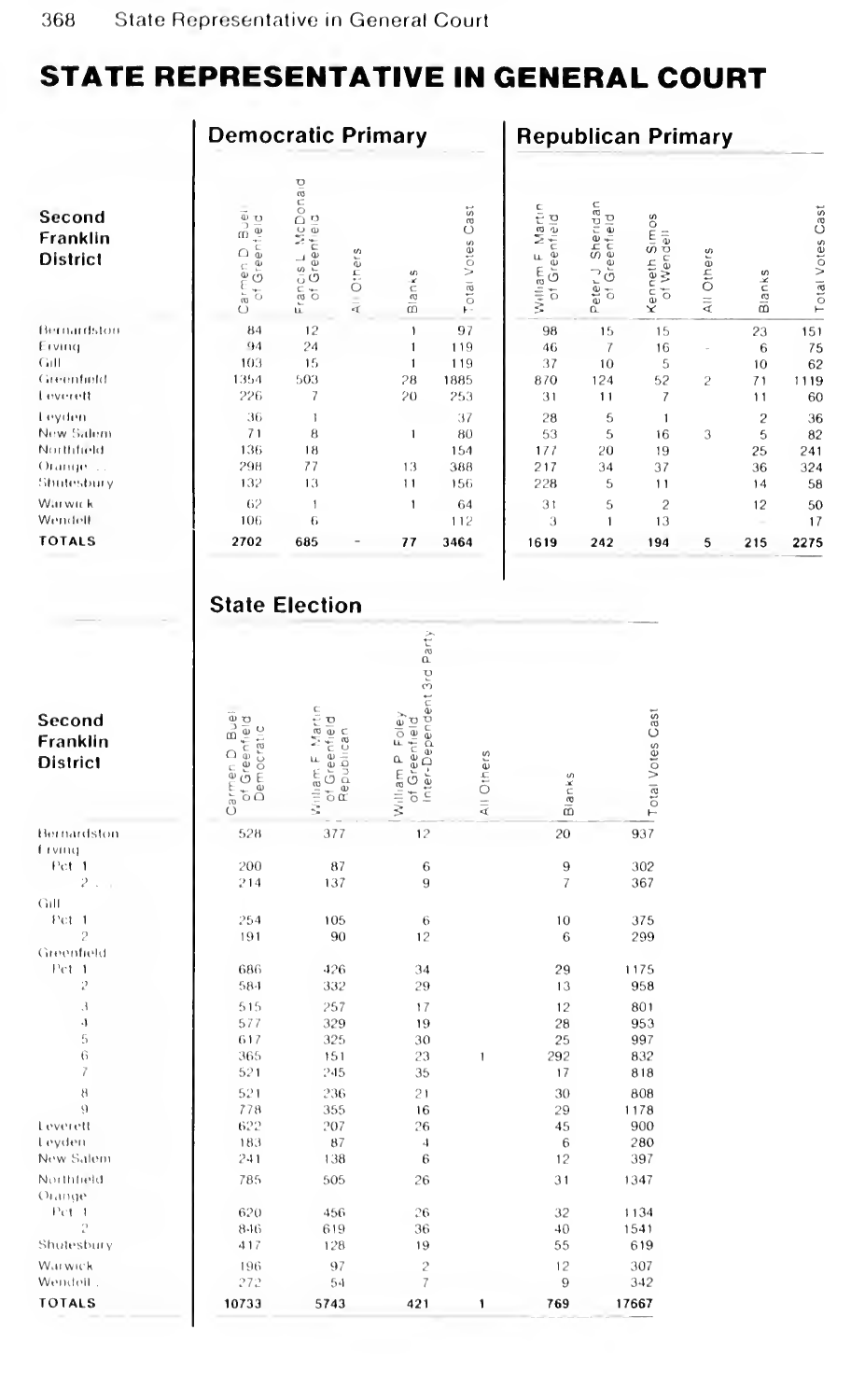|                                                                      |                                             |                                                                     | <b>Democratic Primary</b>    |                                 | <b>Republican Primary</b> |                   |                                |                                |  |  |
|----------------------------------------------------------------------|---------------------------------------------|---------------------------------------------------------------------|------------------------------|---------------------------------|---------------------------|-------------------|--------------------------------|--------------------------------|--|--|
| First<br>Hampden<br><b>District</b>                                  | William E. Moriarty<br>of Ware              | All Others                                                          | Blanks                       | Total Votes Cast                | No Nomination             | All Others        | Blanks                         | Total Votes Cast               |  |  |
| Brimfield<br>Hardwick<br>Holland<br>Monson<br>Palmer                 | 105<br>248<br>58<br>371<br>885              | i,<br>i,<br>ż<br>$\overline{\mathbf{c}}$<br>$\overline{\mathbf{c}}$ | 14<br>58<br>17<br>101<br>184 | 119<br>306<br>75<br>474<br>1071 |                           | ÷<br>$\uparrow$   | 122<br>109<br>69<br>245<br>292 | 122<br>110<br>69<br>245<br>292 |  |  |
| Petersham<br>Wales<br>Ware.<br>$\ddot{\phantom{a}}$<br><b>TOTALS</b> | 89<br>42<br>783<br>2581                     | 4                                                                   | 33<br>8<br>137<br>552        | 122<br>50<br>920<br>3137        |                           | 2<br>×<br>i,<br>3 | 132<br>39<br>195<br>1203       | 134<br>39<br>195<br>1206       |  |  |
| First<br>Hampden<br><b>District</b>                                  | William E Moriarty<br>of Ware<br>Democratic | All Others                                                          | Blanks                       | Total Votes Cast                |                           |                   |                                |                                |  |  |
| Brimfield<br>Hardwick                                                | 765                                         | ú,                                                                  | 292                          | 1057                            |                           |                   |                                |                                |  |  |
| Pct 1<br>$\overline{c}$<br>3<br>Holland<br>Monson                    | 295<br>424<br>179<br>528                    | 1<br>5<br>ä,                                                        | 131<br>74<br>58<br>195       | 427<br>503<br>237<br>723        |                           |                   |                                |                                |  |  |
| Pct 1<br>$\overline{\mathbf{c}}$<br>Palmer                           | 1016<br>1339                                |                                                                     | 321<br>463                   | 1337<br>1802                    |                           |                   |                                |                                |  |  |
| Pct A<br>8<br>С<br>D                                                 | 1827<br>626<br>1167<br>520                  | 1                                                                   | 617<br>147<br>290<br>124     | 2445<br>773<br>1457<br>644      |                           |                   |                                |                                |  |  |
| Petersham<br>Wales<br>Ware                                           | 427<br>355                                  | 2                                                                   | 179<br>127                   | 606<br>484                      |                           |                   |                                |                                |  |  |
| Pct A<br>B<br>$1 - 1 - 1$<br><b>TOTALS</b>                           | 1631<br>1834<br>12933                       | 9                                                                   | 328<br>397<br>3743           | 1959<br>2231<br>16685           |                           |                   |                                |                                |  |  |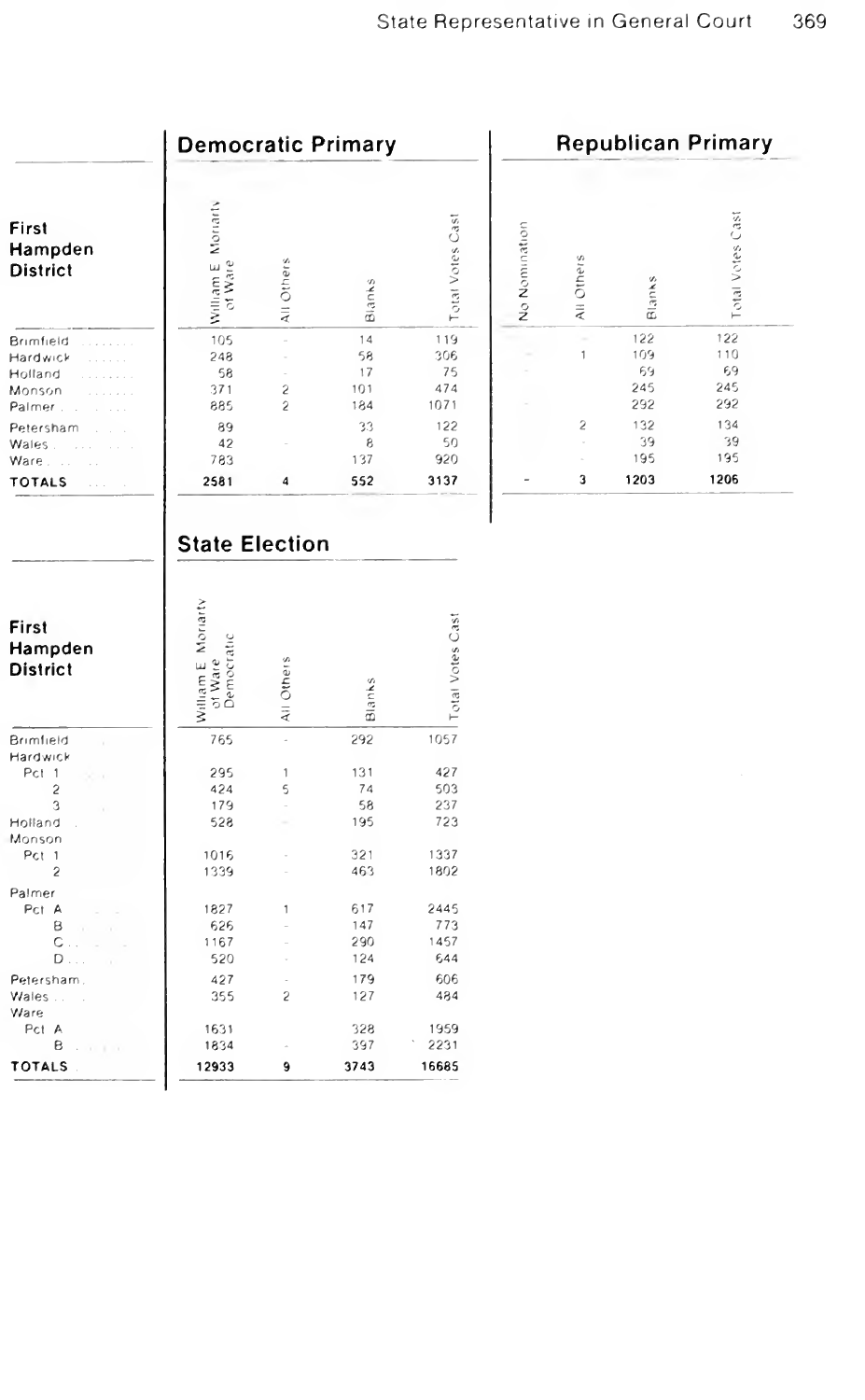|                                                                                    |                                                      |                                                                  | <b>Democratic Primary</b>                        |                                               | <b>Republican Primary</b>       |                          |                        |                            |  |
|------------------------------------------------------------------------------------|------------------------------------------------------|------------------------------------------------------------------|--------------------------------------------------|-----------------------------------------------|---------------------------------|--------------------------|------------------------|----------------------------|--|
| Second<br>Hampden<br><b>District</b>                                               | No Nomination                                        | All Others<br>Blanks                                             | <b>Total Votes Cast</b>                          |                                               | Iris K Holland<br>of Longmeadow | All Others               | Blanks                 | Total Votes Cast           |  |
| E Longmeadow<br>Hampden<br>Longmeadow<br>TOTALS                                    |                                                      | 973<br>$\overline{\phantom{a}}$<br>3<br>243<br>1294<br>3<br>2510 | 973<br>246<br>1294<br>2513                       |                                               | 712<br>231<br>1484<br>2427      | $\overline{\phantom{a}}$ | 64<br>25<br>262<br>351 | 776<br>256<br>1746<br>2778 |  |
| Second<br>Hampden<br><b>District</b>                                               | kris K. Holland<br> - of Longmeadow<br> - Republican | <b>State Election</b><br>All Others                              |                                                  | <b>Total Votes Cast</b>                       |                                 |                          |                        |                            |  |
| E Longmeadow<br>Pct 1<br>2<br>.<br>3<br>.<br>4<br>.<br>5.<br>Hampden<br>Longmeadow | 947<br>1191<br>1222<br>1198<br>717<br>1913           |                                                                  | Blanks<br>212<br>376<br>273<br>235<br>155<br>352 | 1159<br>1567<br>1495<br>1433<br>872<br>2265   |                                 |                          |                        |                            |  |
| Pct A<br><b>B</b><br>$C$<br>$D_1, \ldots, A_n$<br>E<br><b>TOTALS</b>               | 1369<br>1455<br>1026<br>1492<br>1938<br>14468        |                                                                  | 237<br>274<br>206<br>289<br>368<br>2977          | 1606<br>1729<br>1232<br>1781<br>2306<br>17445 |                                 |                          |                        |                            |  |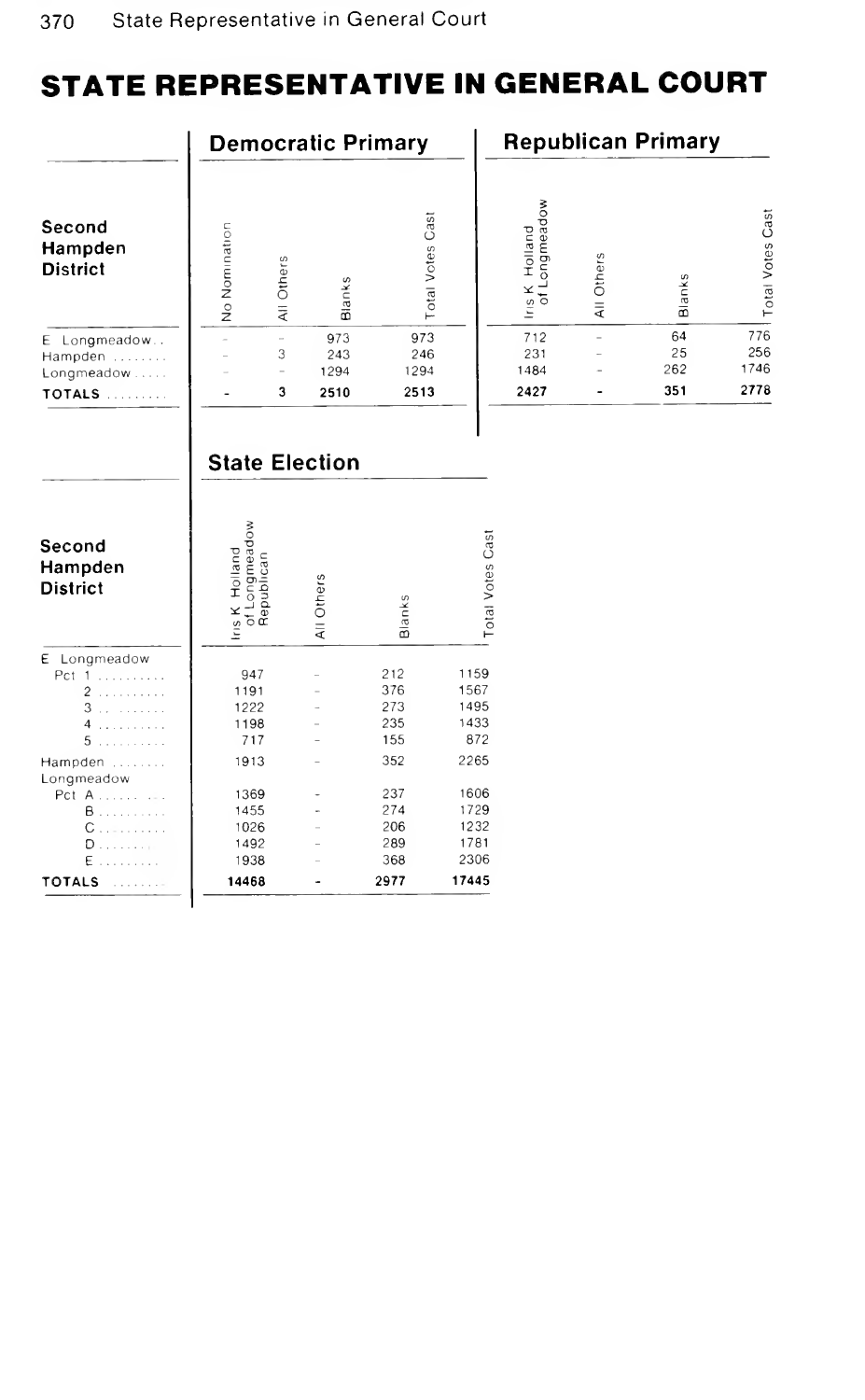|                                                                                                                                                            | <b>Democratic Primary</b>                                                                                      |                                                                       |                                                                                                      |                                                                                                                 | <b>Republican Primary</b> |                                                                                                                                                   |                                                        |                                                        |  |  |
|------------------------------------------------------------------------------------------------------------------------------------------------------------|----------------------------------------------------------------------------------------------------------------|-----------------------------------------------------------------------|------------------------------------------------------------------------------------------------------|-----------------------------------------------------------------------------------------------------------------|---------------------------|---------------------------------------------------------------------------------------------------------------------------------------------------|--------------------------------------------------------|--------------------------------------------------------|--|--|
| <b>Third</b><br>Hampden<br><b>District</b>                                                                                                                 | Michael P Walsh<br>of Agawam                                                                                   | All Others                                                            | Blanks                                                                                               | Total Votes Cast                                                                                                | No Nomination             | All Others                                                                                                                                        | <b>Blanks</b>                                          | Total Votes Cast                                       |  |  |
| Agawam<br>Blandford<br>1.1.1.1.1<br>Chester<br>Granville<br>Montgomery<br>Russell<br>Southwick<br>Tolland $\ldots \ldots$<br>TOTALS                        | 1256<br>34<br>36<br>18<br>15<br>34<br>330<br>10<br>1733                                                        | $\overline{a}$<br>÷.                                                  | 385<br>7<br>9<br>4<br>2<br>$\overline{c}$<br>38<br>4<br>451                                          | 1641<br>41<br>45<br>22<br>17<br>36<br>368<br>14<br>2184                                                         | $\overline{a}$<br>÷<br>÷  | $\overline{\phantom{a}}$<br>$\overline{\phantom{a}}$<br>$\overline{\phantom{a}}$<br>1<br>×<br>1<br>5<br>$\overline{a}$<br>$\overline{\mathbf{r}}$ | 545<br>75<br>42<br>70<br>38<br>53<br>265<br>24<br>1112 | 545<br>75<br>42<br>71<br>38<br>54<br>270<br>24<br>1119 |  |  |
| <b>Third</b><br>Hampden<br><b>District</b>                                                                                                                 | <b>State Election</b><br>Michael P Walsh<br>of Agawam<br>Democratic                                            | All Others                                                            | Blanks                                                                                               | Total Votes Cast                                                                                                |                           |                                                                                                                                                   |                                                        |                                                        |  |  |
| Agawam<br>Pct 1<br>2<br>3<br>4.<br>5.<br>6.<br>Blandford<br>Chester<br>Granville<br>Montgomery<br>Russell<br>Southwick<br>Pct 1<br>2.<br>Tolland<br>TOTALS | 1238<br>1974<br>1201<br>1119<br>1574<br>1343<br>355<br>350<br>389<br>234<br>438<br>1149<br>1273<br>96<br>12733 | i,<br>1<br>i.<br>i.<br>$\overline{\mathbf{c}}$<br>4<br>$\overline{7}$ | 261<br>644<br>306<br>340<br>495<br>421<br>181<br>132<br>221<br>95<br>140<br>332<br>334<br>43<br>3945 | 1499<br>2618<br>1507<br>1459<br>2069<br>1764<br>536<br>482<br>611<br>329<br>578<br>1483<br>1611<br>139<br>16685 |                           |                                                                                                                                                   |                                                        |                                                        |  |  |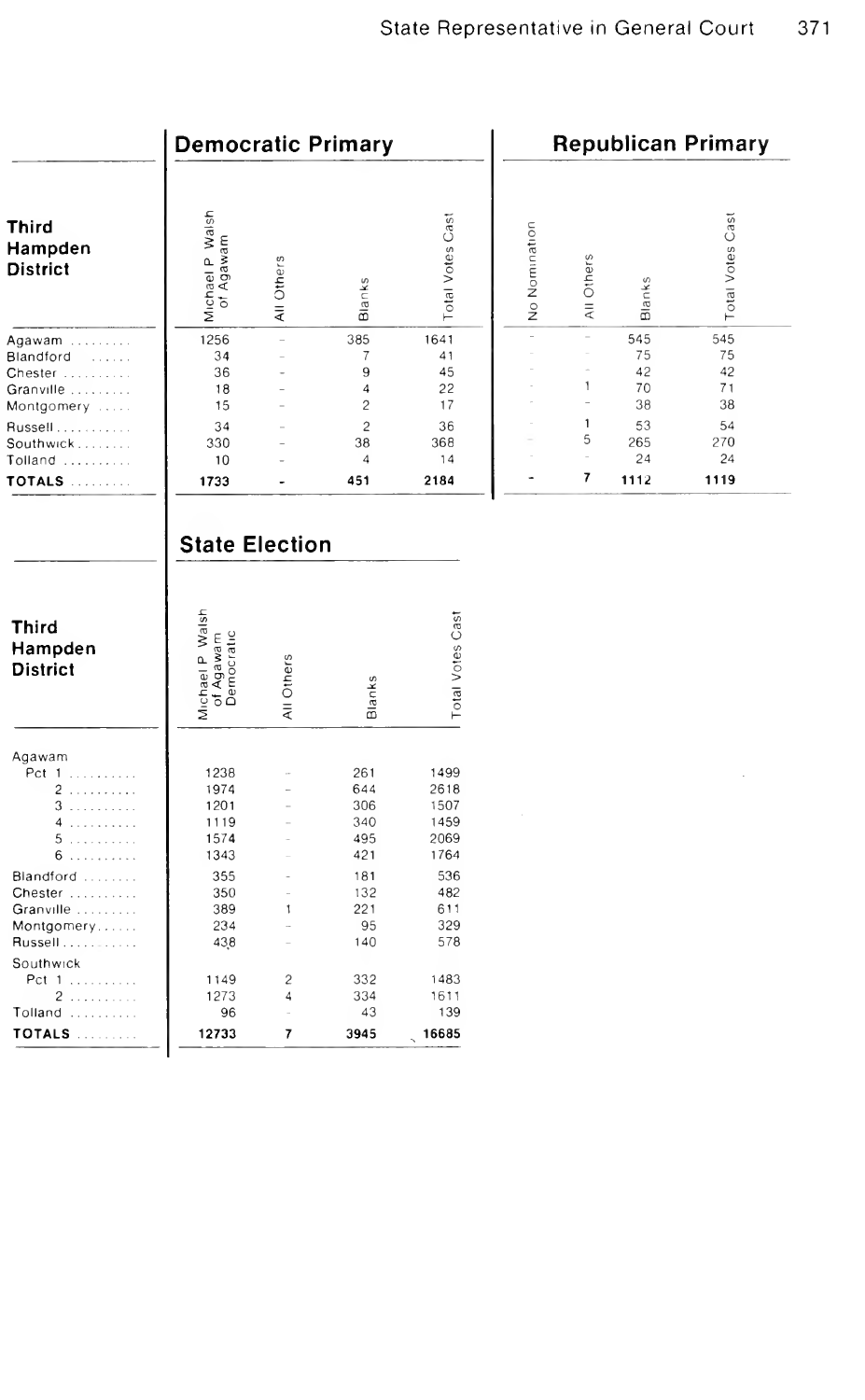|                                                                                 | <b>Democratic Primary</b>                                   |                |                          |                              | <b>Republican Primary</b>               |                           |                          |        |                  |
|---------------------------------------------------------------------------------|-------------------------------------------------------------|----------------|--------------------------|------------------------------|-----------------------------------------|---------------------------|--------------------------|--------|------------------|
| Fourth<br>Hampden<br><b>District</b>                                            | of Westfield<br>Write-In Candidate<br>Pierce<br>Steven D    | All Others     | Blanks                   | Total Votes Cast             | Pierce<br>Steven D Pier<br>of Westfield | Marcotte<br>Josephine C.1 | All Others               | Blanks | Total Votes Cast |
| WESTFIELD                                                                       | 1088                                                        | 53             | 1669                     | 2810                         | 1469                                    | 109                       | $\overline{\phantom{a}}$ | 13     | 1591             |
| <b>TOTALS</b>                                                                   | 1088                                                        | 53             | 1669                     | 2810                         | 1469                                    | 109                       |                          | 13     | 1591             |
| Fourth<br>Hampden<br><b>District</b>                                            | of Westfield<br>Republican-Democratic<br>Pierce<br>Steven D | All Others     | Blanks                   | <b>Total Votes Cast</b>      |                                         |                           |                          |        |                  |
| WESTFIELD.<br>Wd 1 Pct A<br>B<br>Wd 2 Pct A<br>1.1.1<br>R<br>$\cdots$           | 1415<br>1289<br>869<br>1206                                 | $\overline{c}$ | 209<br>180<br>160<br>219 | 1626<br>1469<br>1029<br>1425 |                                         |                           |                          |        |                  |
| Wd 3 Pct A<br>1.1.1<br>B<br>$\cdots$<br>Wd 4 Pct A<br>в<br>$\sim$ $\sim$ $\sim$ | 1043<br>1087<br>1559<br>1540                                | 4<br>1         | 154<br>186<br>302<br>201 | 1197<br>1273<br>1865<br>1742 |                                         |                           |                          |        |                  |
| Wd 5 Pct A<br>$B$                                                               | 1131<br>1211                                                | 1              | 142<br>216               | 1274<br>1427                 |                                         |                           |                          |        |                  |
| <b>TOTALS</b><br><b><i>The Company's</i></b>                                    | 12350                                                       | 8              | 1969                     | 14327                        |                                         |                           |                          |        |                  |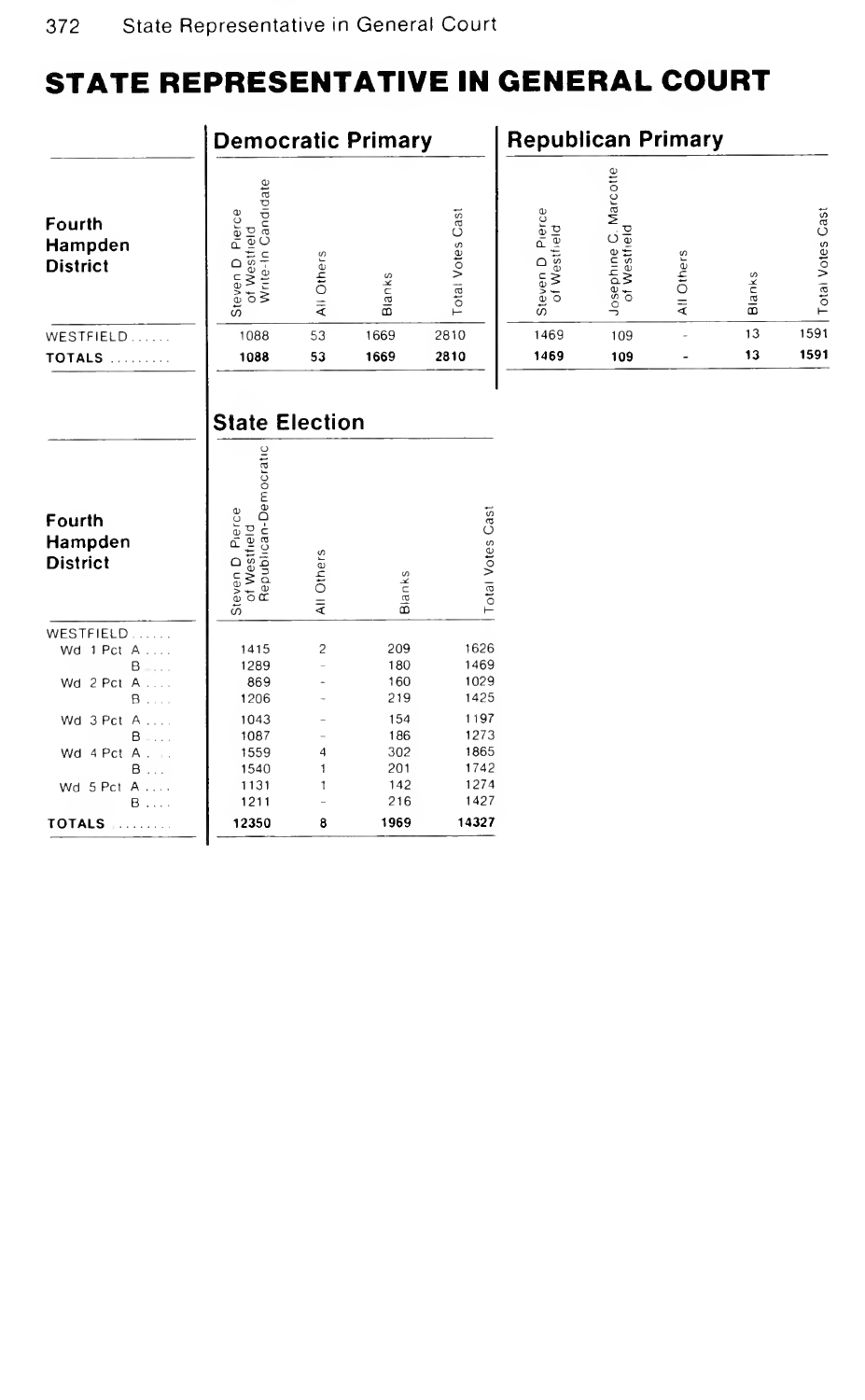| Fifth<br>Hampden<br><b>District</b>                                                  |                                             |            | <b>Democratic Primary</b> |                              | <b>Republican Primary</b> |            |            |                  |  |
|--------------------------------------------------------------------------------------|---------------------------------------------|------------|---------------------------|------------------------------|---------------------------|------------|------------|------------------|--|
|                                                                                      | Robert J Rohan<br>of Holyoke                | All Others | Blanks                    | Total Votes Cast             | No Nomination             | All Others | Blanks     | Total Votes Cast |  |
| HOLYOKE<br><b>TOTALS</b>                                                             | 4017<br>4017                                | ü          | 1643<br>1643              | 5660<br>5660                 |                           | i.<br>÷    | 782<br>782 | 782<br>782       |  |
|                                                                                      | <b>State Election</b>                       |            |                           |                              |                           |            |            |                  |  |
| Fifth<br>Hampden<br><b>District</b>                                                  | Robert J. Rohan<br>of Holyoke<br>Democratic | All Others | Blanks                    | Total Votes Cast             |                           |            |            |                  |  |
| <b>HOLYOKE</b><br>Wd $1$ Pct $B$<br>Wd 2 Pct C<br>Wd 3 Pct A<br>$\sim$ $\sim$<br>$B$ | 658<br>224<br>995<br>1143                   |            | 307<br>213<br>352<br>364  | 965<br>437<br>1347<br>1507   |                           |            |            |                  |  |
| Wd 4 Pct A<br>$\sim$<br>в<br>$\sim 100$<br>Wd 5 Pct A<br>1.111<br>В<br>$\cdots$      | 682<br>889<br>1275<br>927                   |            | 387<br>343<br>496<br>351  | 1069<br>1232<br>1771<br>1278 |                           |            |            |                  |  |
| Wd 6 Pct A<br>B<br>Wd 7 Pct A<br>$\ldots$ .                                          | 810<br>971<br>1471                          |            | 267<br>384<br>601         | 1077<br>1355<br>2072         |                           |            |            |                  |  |
| $B$<br><b>TOTALS</b>                                                                 | 823<br>10868                                | ٠          | 289<br>4354               | 1112<br>15222                |                           |            |            |                  |  |

 $\sim$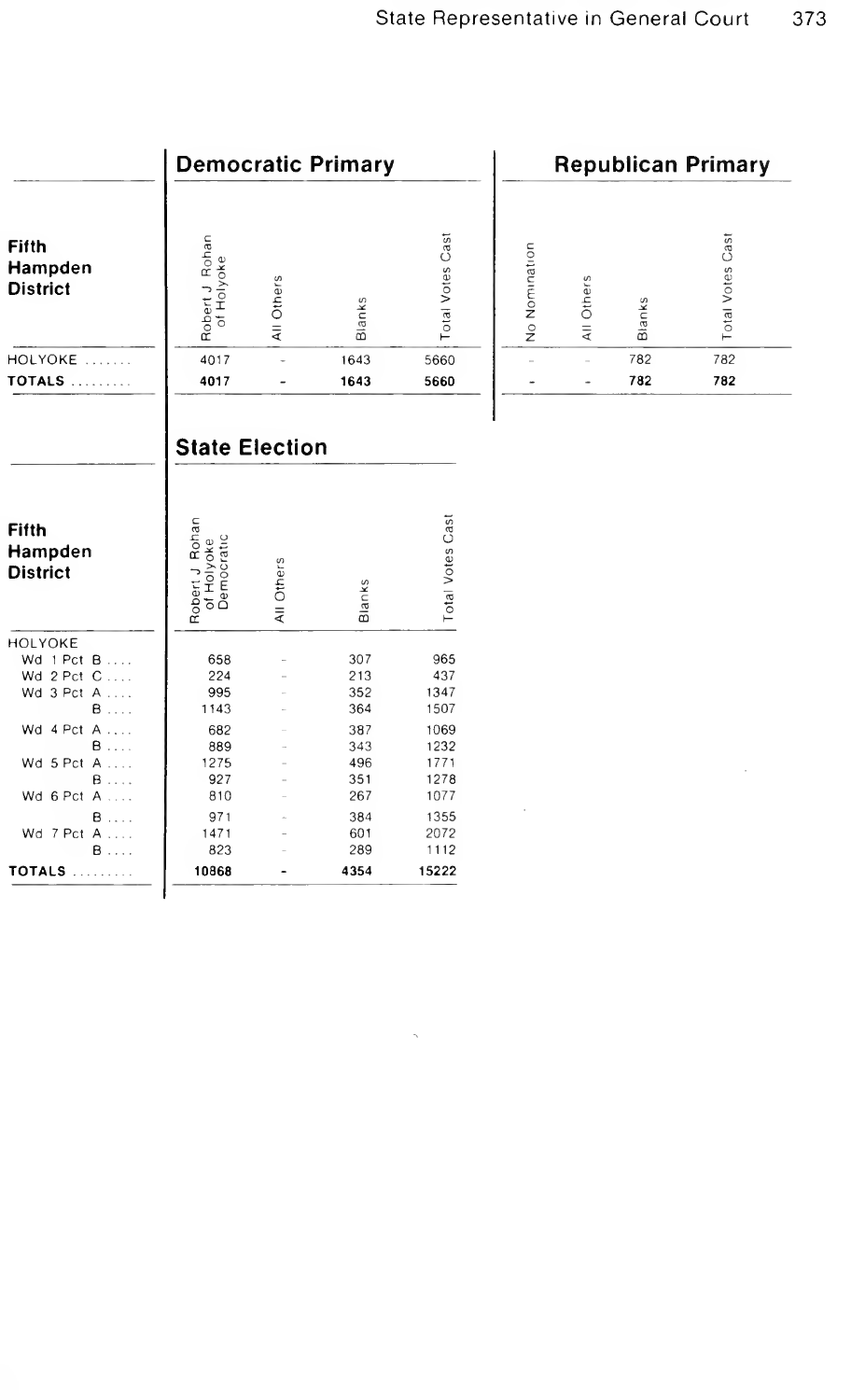|                                                                    | <b>Democratic Primary</b>                               |            |                      |                          |                              | <b>Republican Primary</b>                 |            |                |                                |  |
|--------------------------------------------------------------------|---------------------------------------------------------|------------|----------------------|--------------------------|------------------------------|-------------------------------------------|------------|----------------|--------------------------------|--|
| Sixth<br>Hampden<br><b>District</b>                                | No Nomination                                           | All Others | Blanks               | <b>Total Votes Cast</b>  |                              | Watter A DeFilippi<br>of West Springfield | All Others | Blanks         | $\frac{1}{2}$ Total Votes Cast |  |
| HOLYOKE<br>W Springfield<br>TOTALS                                 |                                                         |            | 3210<br>2062<br>5272 | 6074<br>2062<br>8136     |                              | 32<br>831<br>863                          |            | 14<br>68<br>82 | 899<br>945                     |  |
|                                                                    | <b>State Election</b>                                   |            |                      |                          |                              |                                           |            |                |                                |  |
| Sixth<br>Hampden<br><b>District</b>                                | Walter A DeFilippi<br>of West Springfield<br>Republican |            | All Others           | Blanks                   | <b>Total Votes Cast</b>      |                                           |            |                |                                |  |
| <b>HOLYOKE</b><br>Wd 1 Pct A<br>Wd 2 Pct A.<br>$B$                 | 281<br>408<br>139                                       |            |                      | 420<br>215<br>292        | 701<br>623<br>431            |                                           |            |                |                                |  |
| West Springfield<br>$Pct 1$<br>2<br>.<br>3<br>and the company<br>4 | 535<br>448<br>708<br>1093                               |            |                      | 225<br>169<br>229<br>255 | 760<br>617<br>937<br>1348    |                                           |            |                |                                |  |
| 5<br>6<br>7<br>8                                                   | 1809<br>1026<br>1812<br>1710                            |            |                      | 589<br>319<br>443<br>351 | 2398<br>1345<br>2255<br>2061 |                                           |            |                |                                |  |
| <b>TOTALS</b>                                                      | 9969                                                    |            |                      | 3507                     | 13476                        |                                           |            |                |                                |  |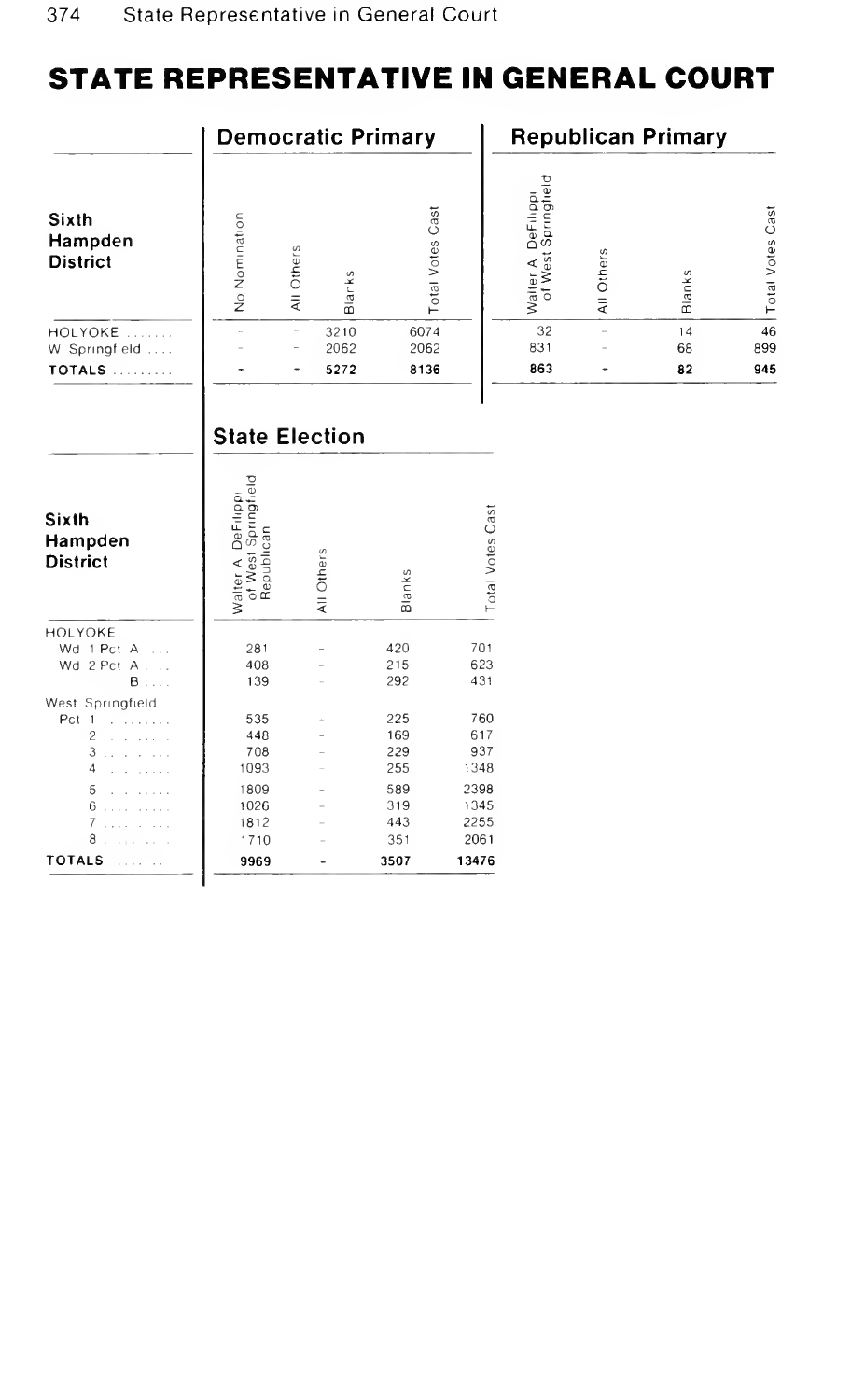|                                                     | <b>Democratic Primary</b>                    |            |                                         | <b>Republican Primary</b>                     |               |                                    |                   |                   |
|-----------------------------------------------------|----------------------------------------------|------------|-----------------------------------------|-----------------------------------------------|---------------|------------------------------------|-------------------|-------------------|
| Seventh<br>Hampden<br><b>District</b>               | William D Mullins<br>of Ludlow               | All Others | Blanks                                  | Total Votes Cast                              | No Nomination | All Others                         | Blanks            | Total Votes Cast  |
| CHICOPEE<br>Ludlow<br>TOTALS                        | 2368<br>2047<br>4415                         |            | 447<br>272<br>719                       | 2815<br>2319<br>5134                          |               | $\mathbf{1}$<br>J.<br>$\mathbf{1}$ | 400<br>200<br>600 | 401<br>200<br>601 |
|                                                     | <b>State Election</b>                        |            |                                         |                                               |               |                                    |                   |                   |
| Seventh<br>Hampden<br><b>District</b>               | William D Mullins<br>of Ludlow<br>Democratic | All Others | Blanks                                  | Total Votes Cast                              |               |                                    |                   |                   |
| CHICOPEE<br>Wd 4 Pct A<br>B<br>C<br>Wd 5 Pct A      | 662<br>615<br>1069<br>1250                   | 1          | 171<br>156<br>275<br>251                | 833<br>771<br>1344<br>1502                    |               |                                    |                   |                   |
| B<br>C<br>Wd 6 Pct A<br>B<br>$C \ldots$ .           | 733<br>577<br>765<br>558<br>910              | i.<br>3    | 162<br>130<br>200<br>108<br>219         | 895<br>707<br>965<br>666<br>1132              |               |                                    |                   |                   |
| Ludlow<br>Pct 1<br>.<br>2<br>.<br>3<br>5<br>TOTALS. | 1095<br>988<br>1662<br>1458<br>1280<br>13622 | 4          | 147<br>147<br>279<br>213<br>173<br>2631 | 1242<br>1135<br>1941<br>1671<br>1453<br>16257 |               |                                    |                   |                   |